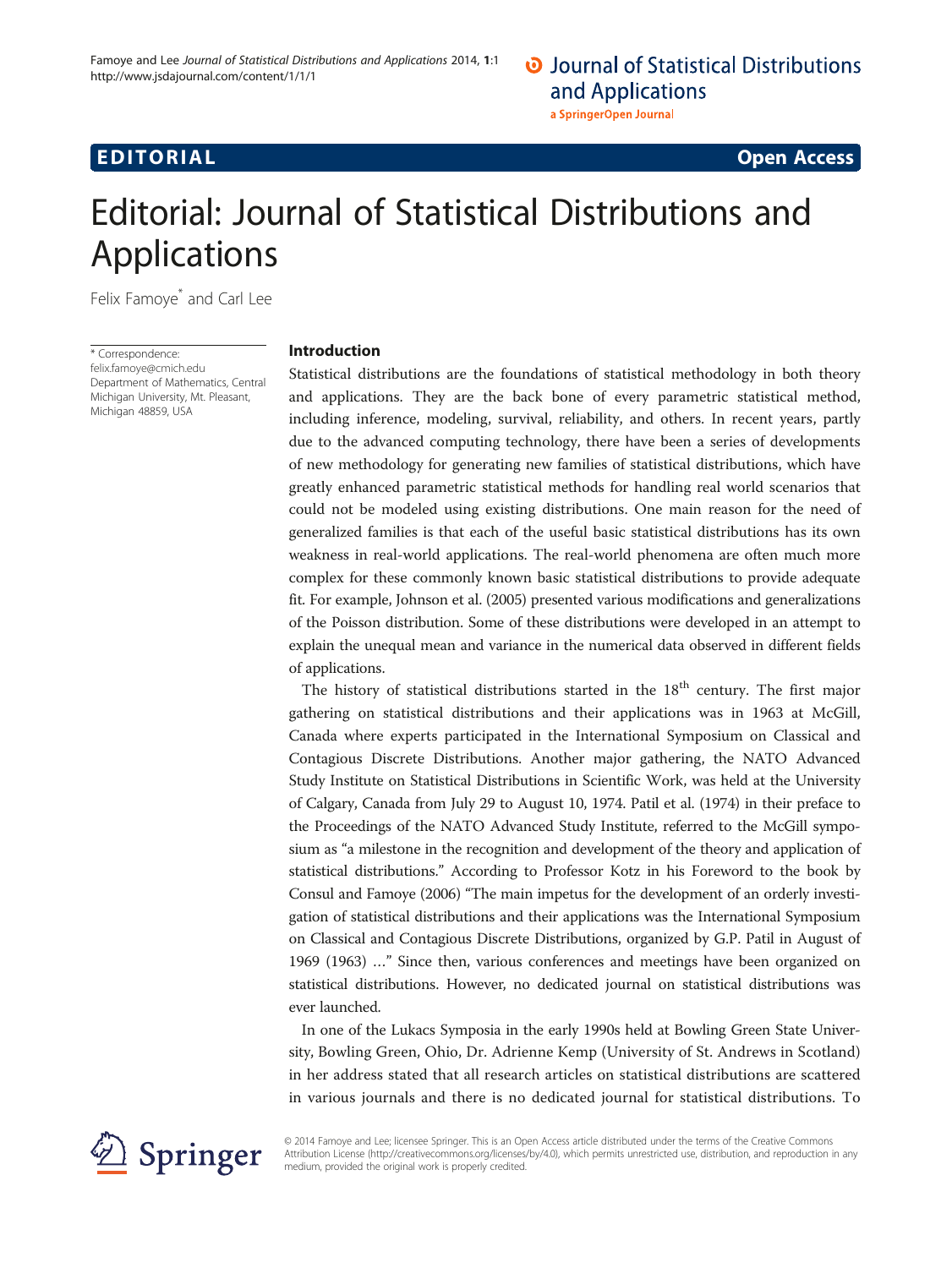the best of our (Editors-in-Chief) knowledge, there is no journal that is currently devoted to the statistical distributions and their applications. Research articles in these subject areas are currently scattered in many different journals. It is the goal of Journal of Statistical Distributions and Applications (JSDA) to serve as an outlet for research work in the areas of statistical distributions. This will serve to fill the gap in the current publishing outlets.

#### Reasons for starting the journal

JSDA will serve as a main outlet for research work in statistical distributions. Currently, there is no designated journal on statistical distributions and their applications. As a consequence, with many journals serving as outlets to research in statistical distributions, there is a greater chance that similar research articles will be published by different journals years after the first article had appeared. This journal will help to reduce such duplication of research articles on statistical distributions. Readers of the journal will be able to ascertain the progress of and extent of knowledge in the area of statistical distributions.

JSDA will stimulate research in the area of statistical distributions and their applications. The journal will focus on the publications of new developments in statistical distributions as well as their innovative applications to different real world problems. To achieve this purpose, originality, quality and clarity in presentation will be part of the criteria used to judge and accept an article for publication.

JSDA will make theoretical and methodological advances in statistical distributions. Researchers will be able to extend and improve upon published methodological papers. This may lead to developing new methods that can compete with, or perform better than, the available methods. The quality and breadth of the editorial board members will help to achieve this purpose.

JSDA will provide an up to date review of interesting and current topics in statistical distributions. To achieve this purpose, the journal will publish review articles of significant nature. The journal will also publish special issues for conferences on current topics related to statistical distributions and their applications. An example is the publication of papers presented at the first International Conference on Statistical Distributions and Applications (ICOSDA), after the papers undergo rigorous peer review process. This conference was hosted from October 11–12, 2013 by Central Michigan University, Mt. Pleasant, Michigan.

#### Editorial aims and scope

JSDA is a peer-reviewed international journal for the publication of original articles of high quality that make significant contributions to statistical distributions and their applications. The scopes include, but are not limited to, development and study of statistical distributions, frequentist and Bayesian statistical inference including goodness-of-fit tests, statistical modeling, computational/simulation methods, and data analysis related to statistical distributions. Significant and well-written articles on theory and methods in areas of statistical distributions and their applications will be considered for publication.

### Conclusion

Starting a journal of this nature is not an easy task. We gratefully acknowledge the support and guidance of Mr. Marc Strauss, Ms. Hannah Bracken, Mr. Sam Woodbridge